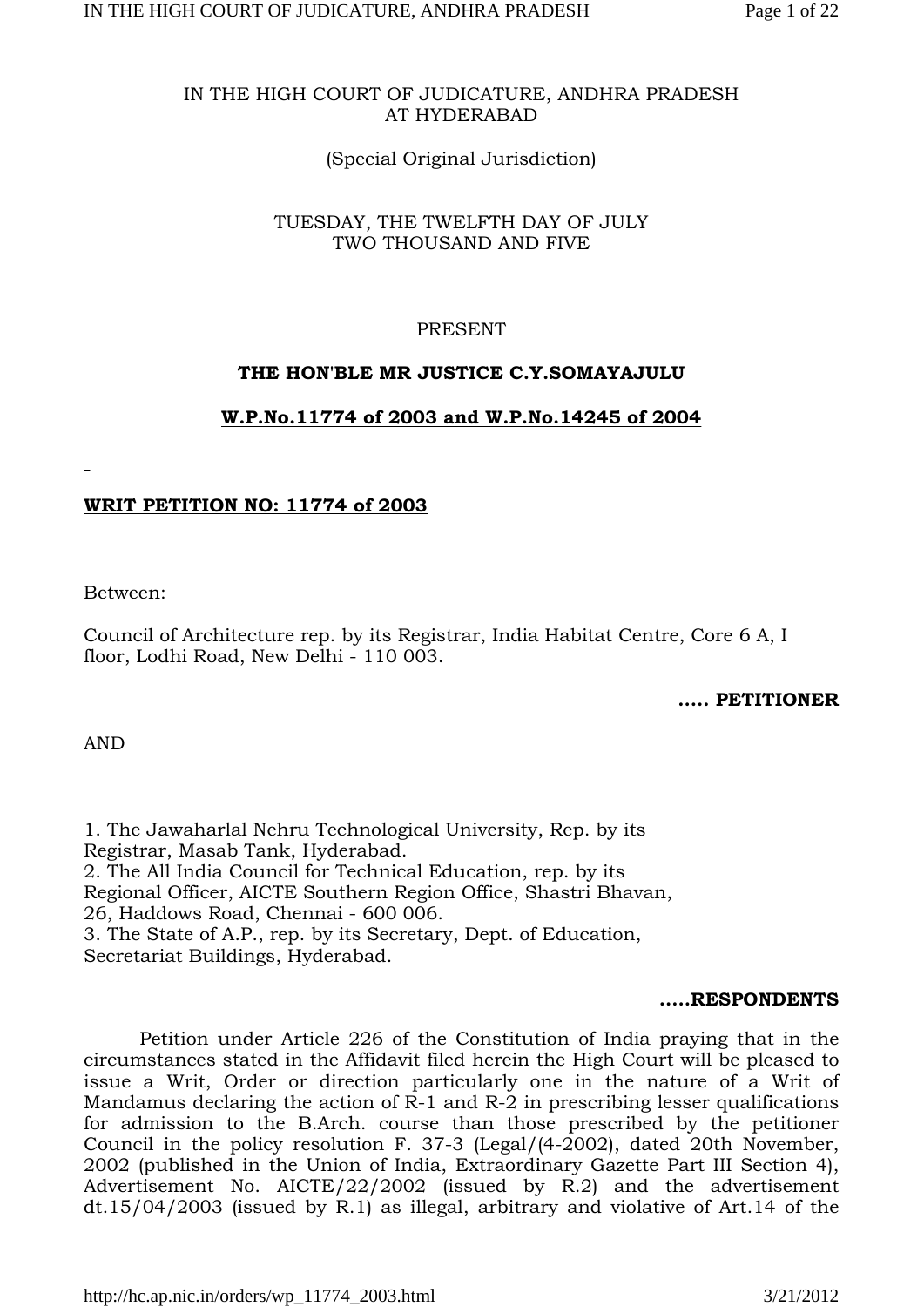Constitution of India and consequently direct the respondents to follow and implement the Council of Architecture (Minimum Standards of Architectural Education) Regulations, 1983, in respect of admission to B.Arch. Course.

**Counsel for the Petitioner: MR.M.S.RAMACHANDRA RAO** 

**Counsel for the Respondent No.1: MR.C.KODANDARAM** 

**Counsel for the Respondent No.2: MRS.C.SINDHU KUMARI**

**Counsel for Respondent No.3: GP FOR HIGHER EDUCATION** 

## **WRIT PETITION NO : 14245 of 2004**

Between:

Sunkara Appa Rao Memorial Educational Society, H.No.8-14, Vikas Nagar, Dilsuknagar, Hyderabad, rep by its Secretary.

### **..... PETITIONER**

#### AND

1. All India Council for Technical Education, Indira Gandhi Sports Complex, I.P. Estate, New Delhi 110 001. 2. Council of Architecture India Habitat Centre, Core 6 A, 1st Floor, Lodhi Road, New Delhi. 3. Government of A.P. rep by its Principal Secretary, Higher Education, Education Department A.P. Secretariat, Hyderabad. 4. Director of Technical Education Govt., of A.P. 5th Floor, B.R.K. Bhawan, Hyderabad. 5. Convenor PACET-2004 (Admission) Sakathika Viday Bhawan, Masab Tank, Hyderabad. 6. JNTU, Kukatpally rep by its Registrar, Hyderabad.

#### **.....RESPONDENTS**

Petition under Article 226 of the Constitution of India praying that in the circumstances stated in the Affidavit filed herein the High Court will be pleased to declare the process of admission into the Bachelor of Architecture Course for the year 2004-05 based on the approval of All India Council for Technical Education, New Delhi without consultation with the Council of Architecture, New Delhi, as required under Section 10(k) of All India Council for Technical Education Act, 1987 as illegal and arbitrary and (b) to declare the proceedings Dt.16.6.2004 of Assistant Director, AICTE, New Delhi rejecting the application of the petitioner for starting the additional course in Building Construction Technology for the year 2004-05 in S.A. R College of Architecture being run by the petitioner society as without jurisdiction, illegal and arbitrary by issuing an appropriate writ of Mandamus or direction.

### **Counsel for the Petitioner: MR.M.V.S.SURESH KUMAR**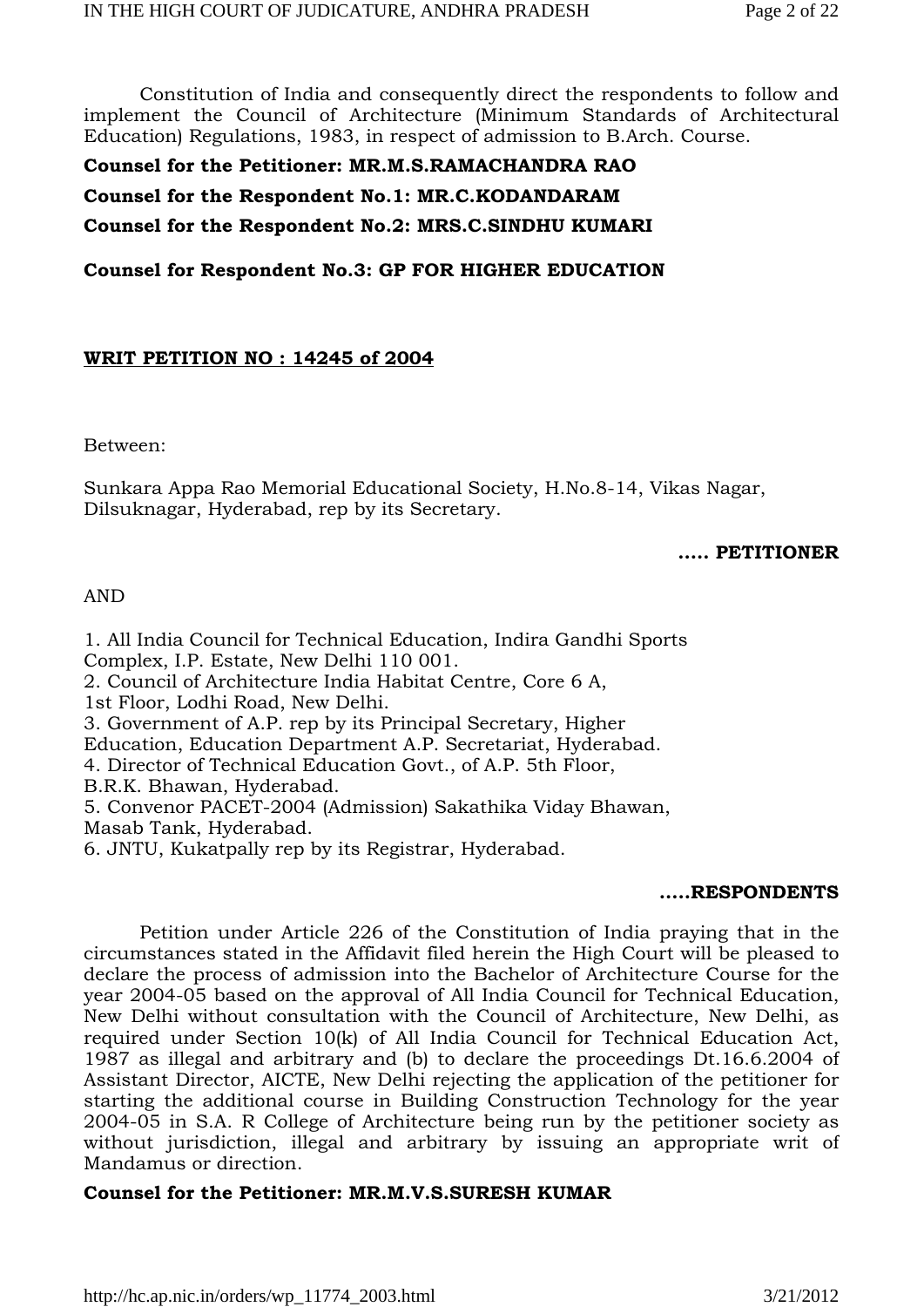**Counsel for the Respondent No.1: MRS.C.SINDHU KUMARI**

**Counsel for Respondent No.2: MR.M.S.RAMACHANDRA RAO Counsel for Respondents 3 to 5: GP FOR HIGHER EDUCATION Counsel for the Respondent No.6: MR.C.KODANDARAM** 

**The Court made the following:**

#### **THE HON'BLE SRI JUSTICE C.Y.SOMAYAJULU**

#### **W.P.No.11774 of 2003 and W.P.No.14245 of 2004**

### **COMMON ORDER:**

A learned single Judge of this Court while admitting

W.P.No.14245 of 2004 directed to post that petition along with W.P.No.11774 of 2003. So, both the W.Ps were heard together and a common order is being passed.

2. W.P.No.11774 of 2003 is filed by the Council of Architecture (COA) created under the Architects Act, 1972 (for short '1972 Act') to declare the action of the first respondent Jawaharlal Nehru Technological University (JNTU) and the second respondent All India Council For Technical Education (AICTE) constituted under the All India Council for Technical Education Act, 1987 (for short '1987 Act') in permitting lateral entry into the Bachelor of Architecture course in the second year, as per its (AICTE's) policy Resolution No.F.37-3 (legal/4-2002) dated 20.11.2002, is arbitrary and violative of Article 14 of the Constitution and for a consequential direction to the respondents to follow and implement only the Council of Architecture (Minimum Standards of Architectural Education) Regulations, 1983 (the Regulations), framed by it under 1972 Act, for admissions into the Bachelor of Architecture course.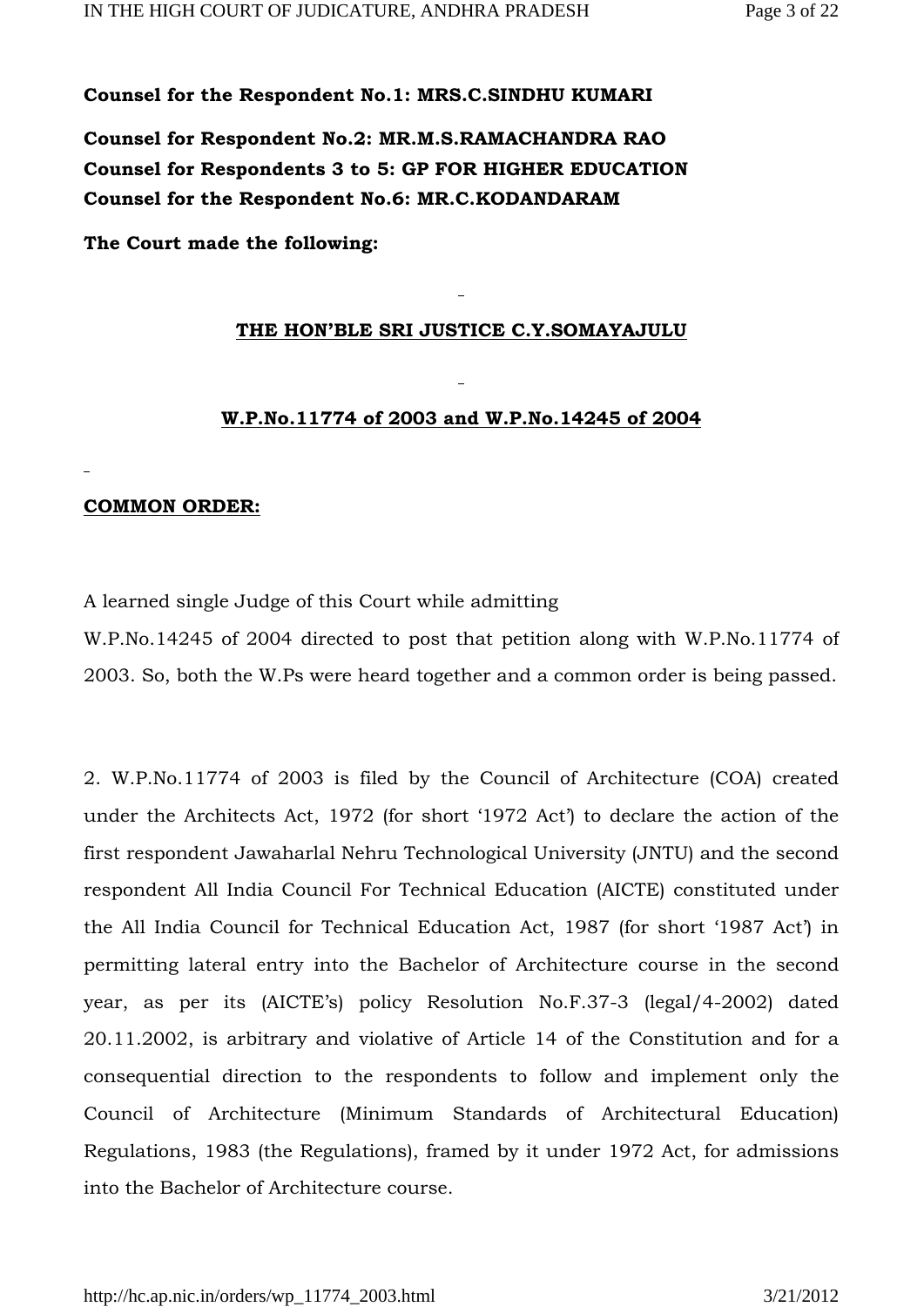3. The undisputed facts are, till the notification impugned in this petition was issued by the JNTU, admissions to Bachelor of Architecture Course in Andhra Pradesh were taking place in accordance with the Regulations, which do not provide for lateral entry. A sub-committee constituted by AICTE and COA considered the issue of providing lateral entry to Diploma in Architecture holders into the degree of Bachelor of Architecture to create employment opportunities etc. to them and recommended such lateral entry being provided to the Diploma in Architecture if they joined the Diploma course after a pass in 10+2 examination, in case they secured 60% marks in aggregate in the Diploma in Architecture examination. But COA did not agree thereto. AICTE, probably to give effect to the resolution of the sub-committee, without the concurrence of COA, published the impugned policy Resolution No.F.37-3 (legal/4-2002) dated 20.11.2002, providing lateral entry to students who acquired three years Diploma in Architecture with a minimum of 60% aggregate marks from any of the AICTE and COA approved institutions after pass in 10+2 level, to a maximum of 10% of the sanctioned intake of those institutions from which at least one batch of five years Bachelor of Architecture students had graduated. COA made a vain attempt in requesting AICTE to withdraw the said resolution. JNTU, in pursuance of the aforesaid resolution of the AICTE, issued the impugned notification for 2003-04 containing a provision for lateral entry. Hence, W.P.No.11774 of 2003.

4. W.P.No.14245 of 2004 is filed by the society, which is running a Technical Education college imparting Bachelor of Architecture course. It made an application for introduction of a new course as per the procedure prescribed. COA granted its approval for introduction of the course. Government, which also gave its approval, by mistake or otherwise, instead of ticking the column relating to 'New Course', ticked the column relating to 'intake' in the copy marked to AICTE. On the basis that government did not signify its 'No objection' for introduction of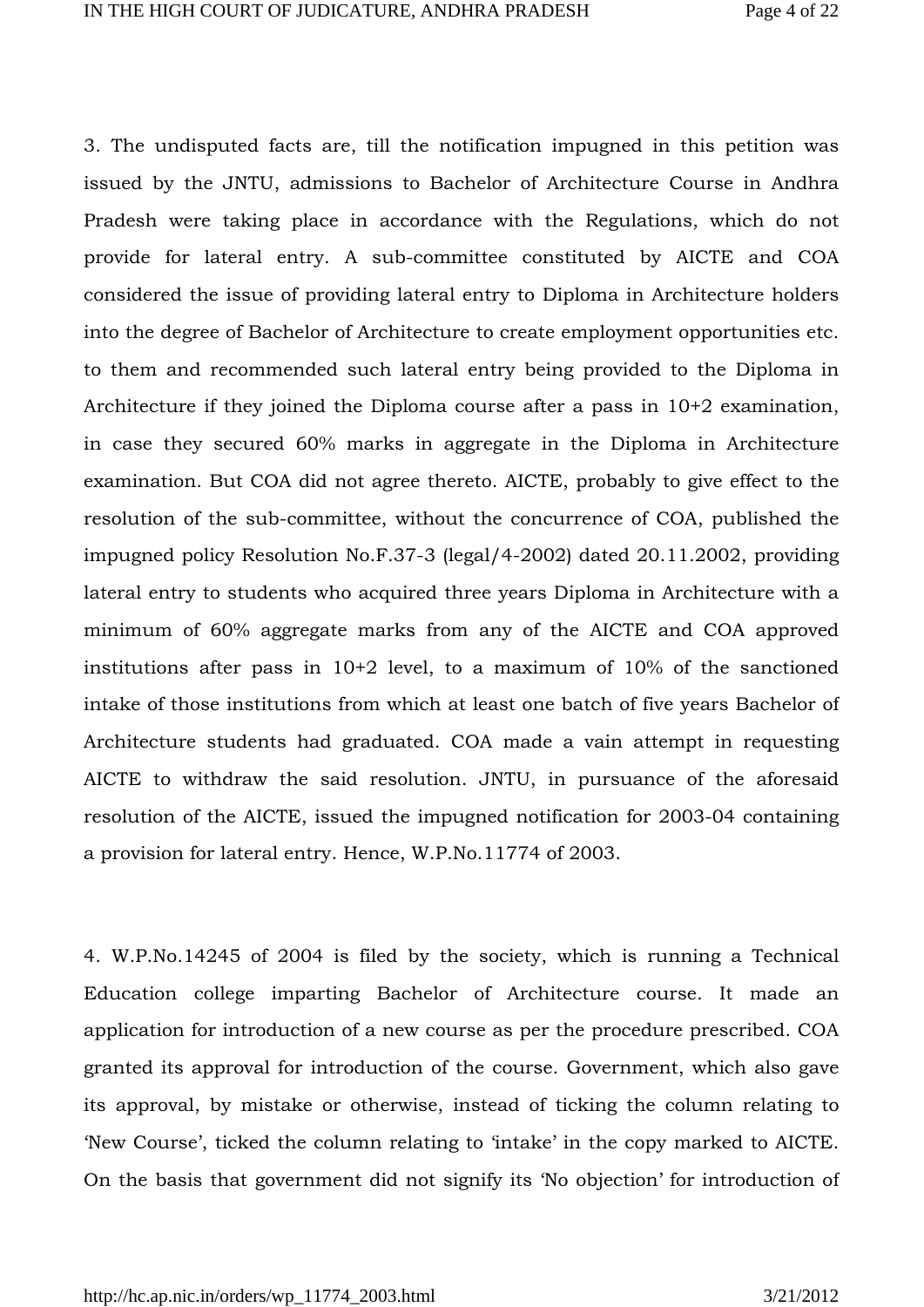'new course', but had signified its 'No objection' for increased intake, an officer in AICTE returned the application of the petitioner for introduction of the new course. Questioning the return of its application by the AICTE, petitioner filed this petition, seeking a direction to AICTE to consider its application for starting 'new course'.

5. The main contention of the learned counsel for the petitioner in W.P.No.11774 of 2003 is, since COA, by virtue of the powers vested in it by 1972 Act, framed the Regulations which do not provide for lateral entry, and since Regulation 3(1) provides for five years degree and that Regulation 4(1) prescribes minimum 50% aggregate marks in 10+2 level as a precondition for entry into Bachelor of Architecture course, respondents issuing the impugned notification, tinkering with the Regulation without the consent and concurrence of COA is unsustainable, as the duration of the course stands reduced to 4 years from 5 years by such lateral entry and 50% aggregate marks at 10+2 level is set at naught. Relying on the observation in **STATE OF MAHARASHTRA Vs. SANTOSH SHANKAR ACHARYA**; **J.K.COTTON SPINNING AND WEAVING MILLS COMPANY LTD. v. STATE OF U.P.** and **ASWINI KUMAR GHOSE, INCORPORATED LAW SOCIETY, CALCUTTA HIGH COURT INTERVENERS Vs. ARABINDA BOSE** and Section 10(k) of 1987 Act, he contended that since Legislature engrafts every part of a statute for a specific purpose, merely because schedule to 1972 Act enables Diploma Holders in Architecture also being registered as Architects on its rolls, the contention of AICTE that COA is concerned only with enrolment of qualified Architects but not the course content, in view of Secs.2(g) and 10(h) of 1987 Act, cannot be accepted because 1972 Act is a Special Act and 1987 Act is a General Act and since it is well known that special law prevails over general law as held in **J.K.COTTON SPINNING AND WEAVING MILLS** case (2 supra), **U.P. STATE ELECTRICITY BOARD Vs. HARI SHANKAR JAIN** and **P.V.HEMALATHA Vs. KATTAMKANDI PUTHIYA MALIACKAL SAHEEDA**. Relying on the observations in **MUNICIPAL**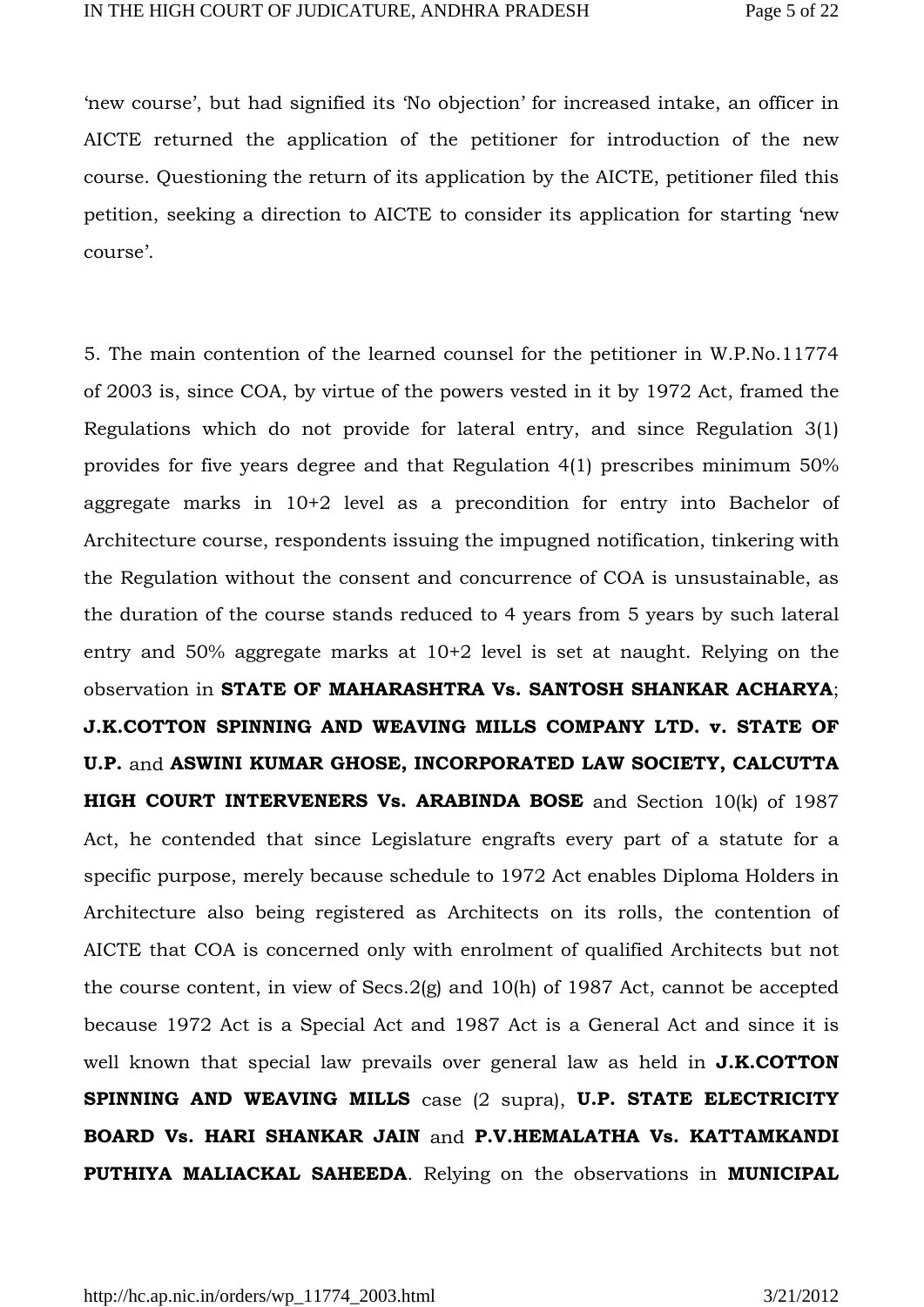**COUNCIL Vs. T.J.JOSEPH** and **STATE OF MADHYA PRADESH Vs. KEDIA LEATHER AND LIQUOR LIMITED** he contended that Legislature, while enacting a Law, should be deemed to have knowledge of the existing Laws on the same subject matter, and if such new law, does not provide for a repealing provision, it should be deemed that Legislature does not wish to repeal the existing law, and so the assumption on the part of AICTE that 1972 Act is impliedly repealed by 1987 Act cannot be accepted. Relying on the observation in **BHARATHIDASAN UNIVESITY Vs. ALL INDIA COUNCIL FOR TECHNICAL EDUCATION** where the apex Court (in para-9 at page 684) held that 1987 Act does not contain evidence of an intention to belittle and destroy the authority or autonomy of other statutory bodies having their own assigned roles and functions to perform, contended that when the Legislature, in its wisdom, directed AICTE to act in coordination and consultation with other agencies, it is not open to the AICTE to act on its own, without reference to, or ignoring COA, since it is well known that when a statute prescribes a thing to be done in a particular manner, it should be done in that manner only or not at all, as held in **CHANDRA KISHORE JHA Vs. MAHAVIR PRASAD**; **RAMCHANDRA KESHAV ADKE Vs. GOVIND JOTI CHAVAREAIR**; **STATE OF UTTAR PRADESH Vs. SINGHARA SINGH** and **COMMISSIONER OF INCOME TAX MUMBAI Vs. ANJUM M H GHASWALA**. It is his contention that there was a Memorandum of Understanding (MOU) dated 05-07-2001 between the AICTE and COA, whereunder both the bodies were acting harmoniously till recently, but AICTE unilaterally terminated that MOU on 27-11-2003, for reasons known only to it, and contended that since AICTE in its "Guidelines for Admission to Engineering Degree and Engineering Diploma Programmes" dated 15-06-1992 (hereinafter referred to as 1992 guidelines of AICTE) clearly stated that those guidelines do not apply to admissions into the degree courses in Architecture, Pharmacy, Applied Arts, etc. (for which separate admission guidelines were issued by the concerned organizations), it is clear that AICTE cannot take unilateral decisions, more so because students of Bachelor of Architecture Degree course, if they want to register with COA and practice as Architects, have to be registered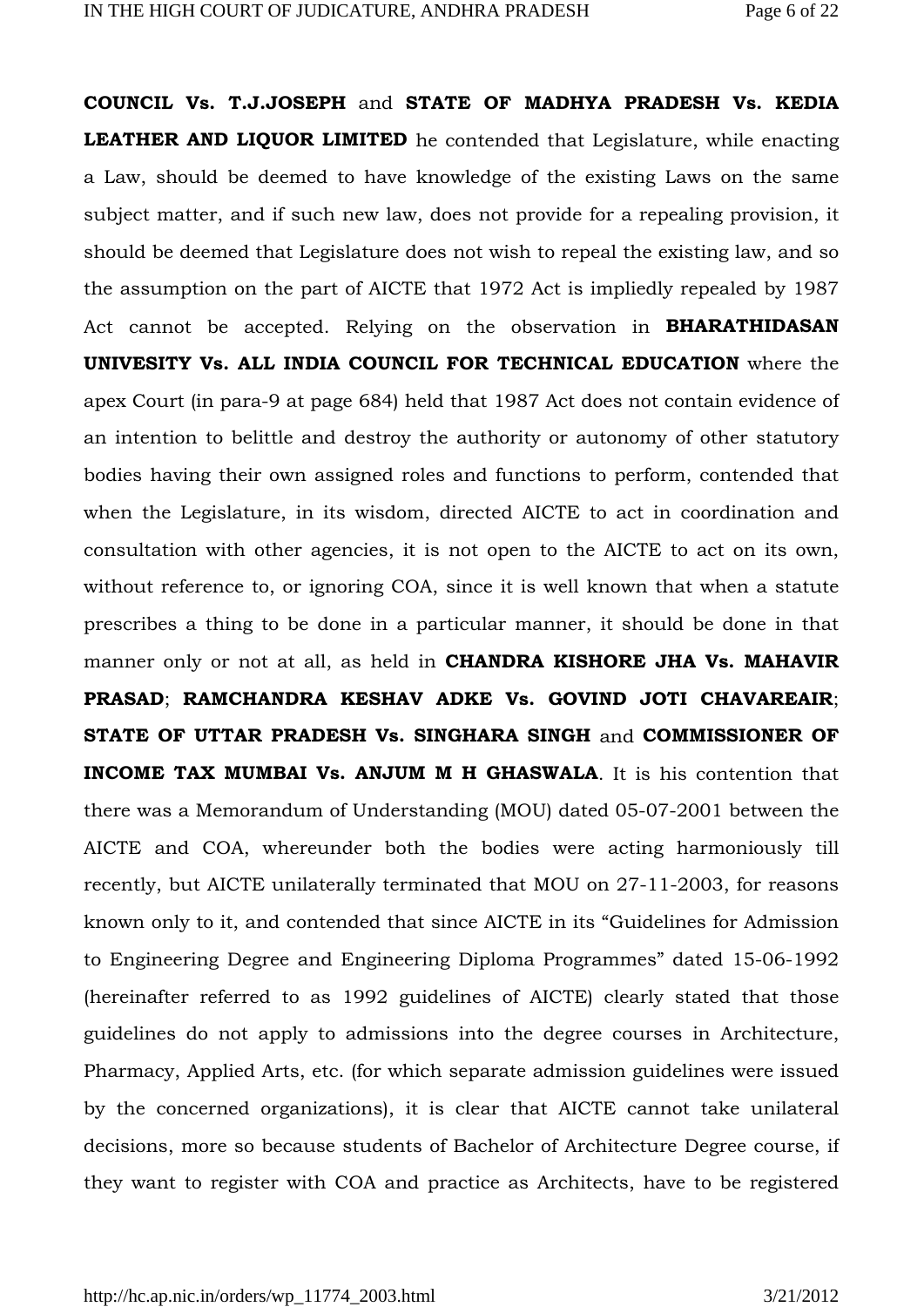under 1972 Act, and so such of the students who pass the degree granted by JNTU through lateral entry scheme, which it is not in accordance with the Regulations, would not in any event be entitled to register their names with COA. With regard to the correspondence filed by the AICTE along with the counter affidavit filed on its behalf, relating to sub-committee deliberations of representatives of AICTE and COA on the aspect of lateral entry, he contended that since COA vide its letter No.CA/5/2001/AIBATPE, dated 18-12-2001 had requested AICTE to keep the proposal of lateral entry in abeyance, and reiterated the same through its letters on 26-09-2002, 26-10-2002, 05-02-2003 and 11-03- 2003 and since the Bombay High Court in **SHRI PRINCESHIVAJI MARATHA BOARDING HOUSE'S COLLEGE OF ARCHITECTURE v. STATE OF MAHARASHTRA** held that provisions of 1972 Act are not impliedly repealed by 1987 Act, and that the final authority for the purpose of fixing the norms and standards of Architecture education is only COA, notifications issued by the AICTE and JNTU impugned in the petition are liable to be quashed.

6. The contention of the learned counsel for the Petitioner in W.P.No.14245 of 2004 is that the proceedings impugned are liable to be quashed solely on the ground that the person who affixed his signature to the impugned proceedings has no jurisdiction either to consider or reject the application of the petitioner and since the said application was not even considered by the concerned officials in the AICTE, when the Government and the COA had given their 'No objection' for introduction of the new course.

7. The main contention of the learned senior counsel for AICTE is that since three writ petitions in W.P.Nos.36547 of 2003, 6403 of 2004 and 3654 of 2004 are pending between AICTE and COA and others in the High Court of Madras and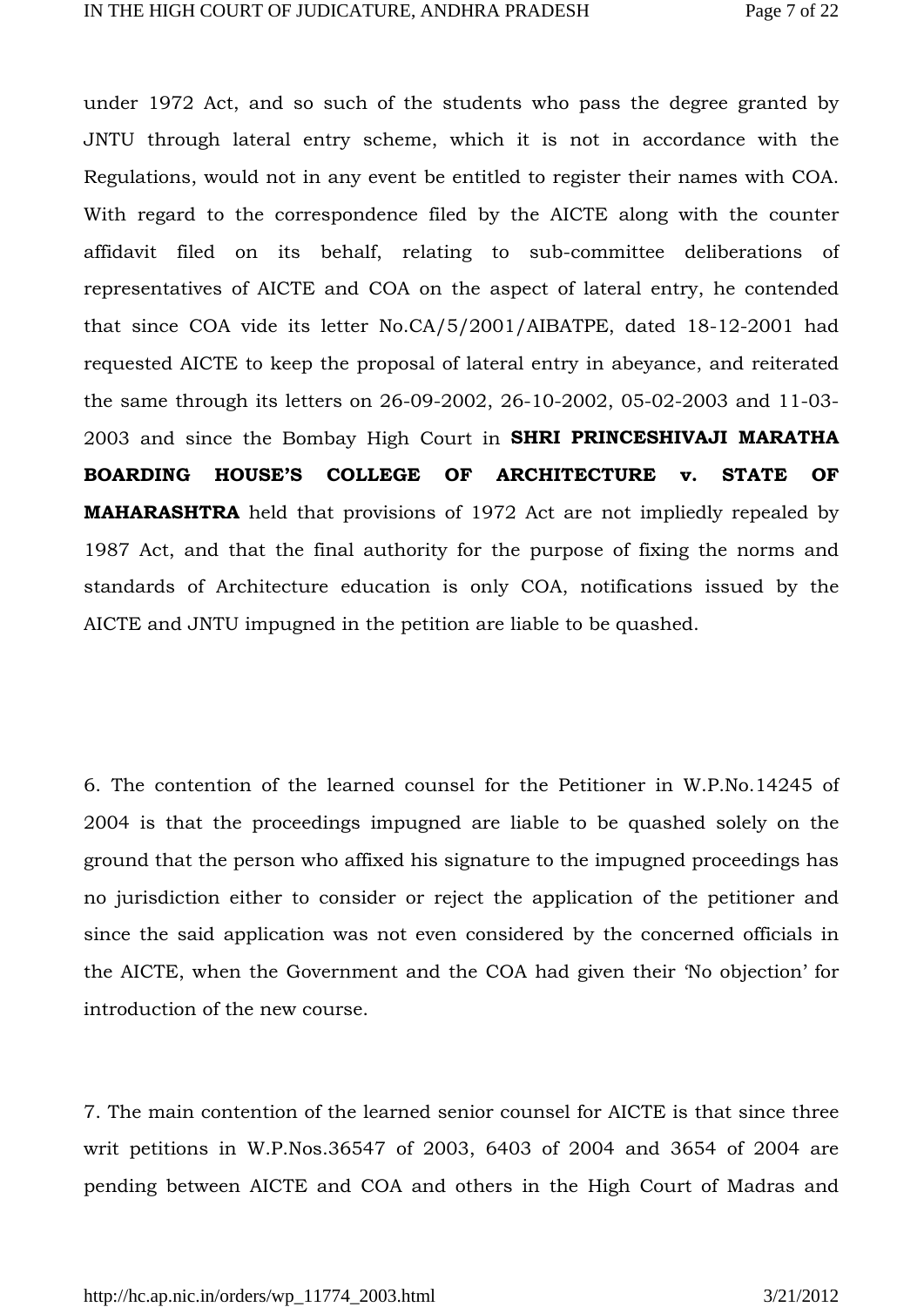since in W.P.No.36547 of 2003, Madras High Court passed an interlocutory order directing AICTE and COA to carry on their respective functions as per the enactments under which they are created, it is not necessary for this Court to adjudicate the issue relating to the *inter se* powers of AICTE and COA, and contended that since AICTE preferred an appeal against the judgment in W.P.No.1174 of 2004 of the Bombay High Court, strongly relied on by the learned counsel for petitioner, that judgment did not become final. It is his contention that AICTE is taking steps to file an application before the Supreme Court to transfer all the cases pending between it and the COA in all the High Courts to the Apex Court and so this petition may await the orders that may be passed in the petition to be filed by AICTE. It is his contention that since Rules framed by the State of Andhra Pradesh in G.O.Ms.No.15 dated 15-03-2003 and G.O.Ms.No.39 dated 26- 06-2003 for admission into the Bachelor of Architecture do not provide lateral entry and since the apex Court in **REGIONAL ENGINEERING COLLEGE, HAMEESPUR v. KURJEETH SINGH** held that admissions into the courses can be made only if the government prepares a scheme (Rules) in consonance with the scheme prepared by AICTE, adjudication on the question relating to lateral entry would be for academic interest and since courts do not decide purely academic questions, this petition is liable to be dismissed. It is his contention that since lateral entry, envisaged by the AICTE in its policy resolution dated 20-11-2002, applies to the entire country and since only such students who passed the examination in Diploma in Architecture with 60% marks aggregate, from institutions approved by the AICTE and COA after a pass in 10+2 examination would be eligible for lateral entry, and since that lateral entry is limited to 10% of the sanctioned intake in the Institutions from where at least one batch of five years Bachelor of Architecture degree course students had graduated, the said scheme cannot be found fault with merely on the ground that it gives a go bye to the minimum requirements prescribed by the Regulations. It is his contention that since a plain reading of Regulation 4(1) of the Regulations reading-

"No candidate, with less than 50% marks in aggregate, shall be admitted to the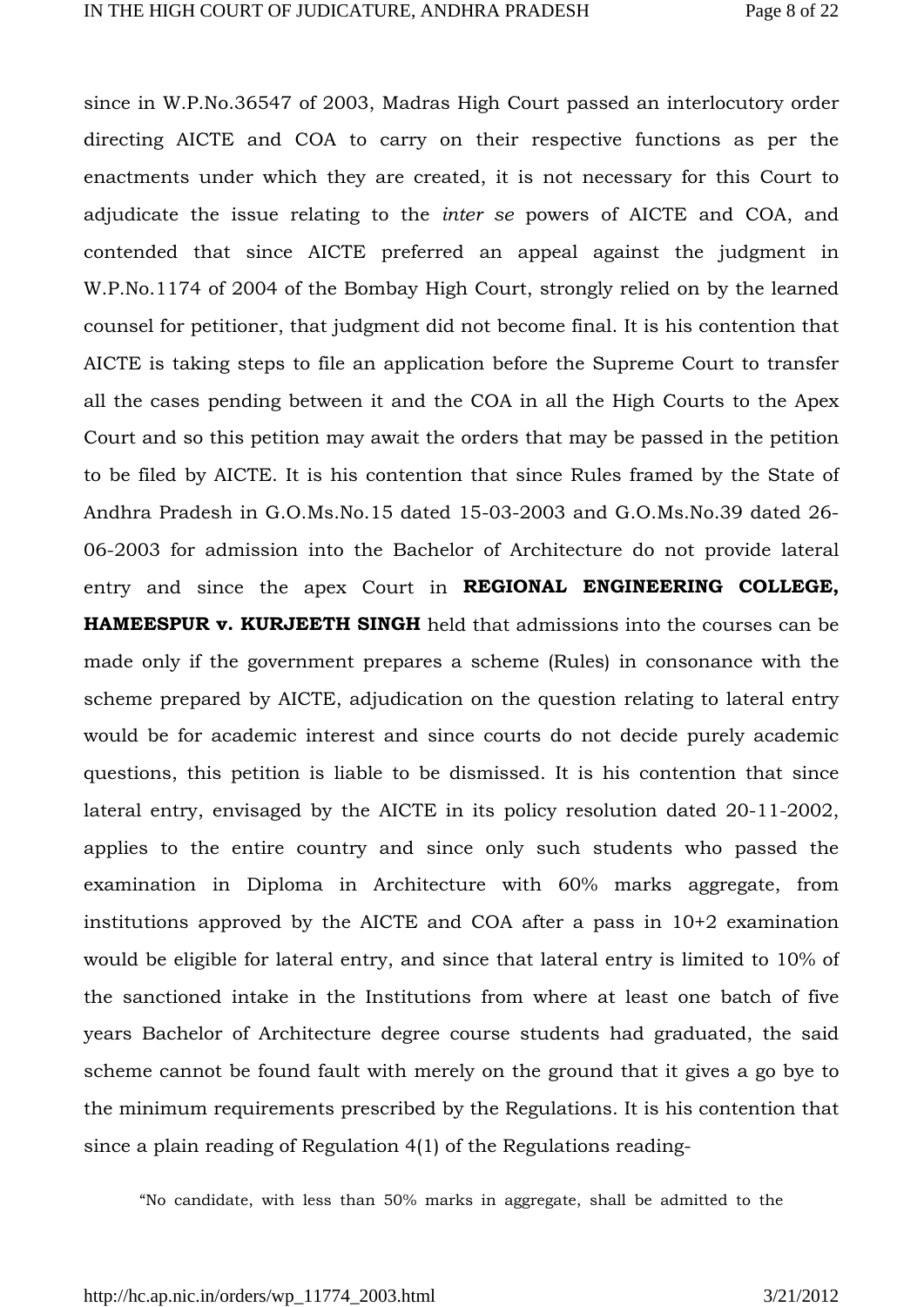architecture course unless he/she has passed an examination at the end of the new 10+2 scheme of Senior School Certificate Examination or equivalent with Mathematics and English as subjects of examinations at the 10+2 level."

shows that 50% marks, in aggregate, is not necessary, "unless" the candidate passed 10+2 examination, it cannot be said that the policy resolution of AICTE dated 20-11-2002 is violative of Regulation 4(1) of the Regulations. It is his contention that since lateral entry scheme was prepared after deliberations with all the concerned, it is but a policy decision and so the same should not, usually, be interfered with by courts. Placing strong reliance on **THAPPAR INSTITUTE OF ENGINEERING v. G.SARMA**, **K.K.SIFORA v. D.E.O., KURNOOL, RAJENDRA PRASAD MATHUR v. STATE OF KARNATAKA, STATE OF RAJASTHAN v. LATA ARUN** and **BOARD OF ADULT EDUCATION AND TRAINING, NEW DELHI v. BOARD OF INTERMEDIATE EDUCATION** he contended that since issues relating to the equivalency of one qualification with another, or prescription of a particular qualification for admission into a particular course, are in the field of the concerned experts in Education, courts, usually, do not interfere with such decisions. It is his contention that in any event since 1987 Act, which deals with Technical Education, including 'Architectural Education', is a later enactment and since a representative of COA also is a member of AICTE, it (AICTE) has the power to determine the standards in technical education, and since 1972 Act deals with the procedure for registration of Architects, while 1987 Act deals with the Courses leading to the Degree of Architecture, and since 1987 Act does not state as to how the qualification mentioned in the schedule to 1972 Act can be obtained, and since petitioner did not state whether any Architectural Institution in this country was established after 1987 Act came into force without the approval of AICTE and with the approval of COA only, petitioner is not entitled to any relief. Relying on **T.J.Joseph** case (6 supra), **MUNICIPAL CORPORATION OF DELHI v. SHIV SHANKAR; SWASTIC RUBBER PRODUCTS LTD. v. RAJ BAHADUR MOTILAL PUNE MILLS LTD.; AJAY KUMAR BANERJEE v. UNION OF INDIA;**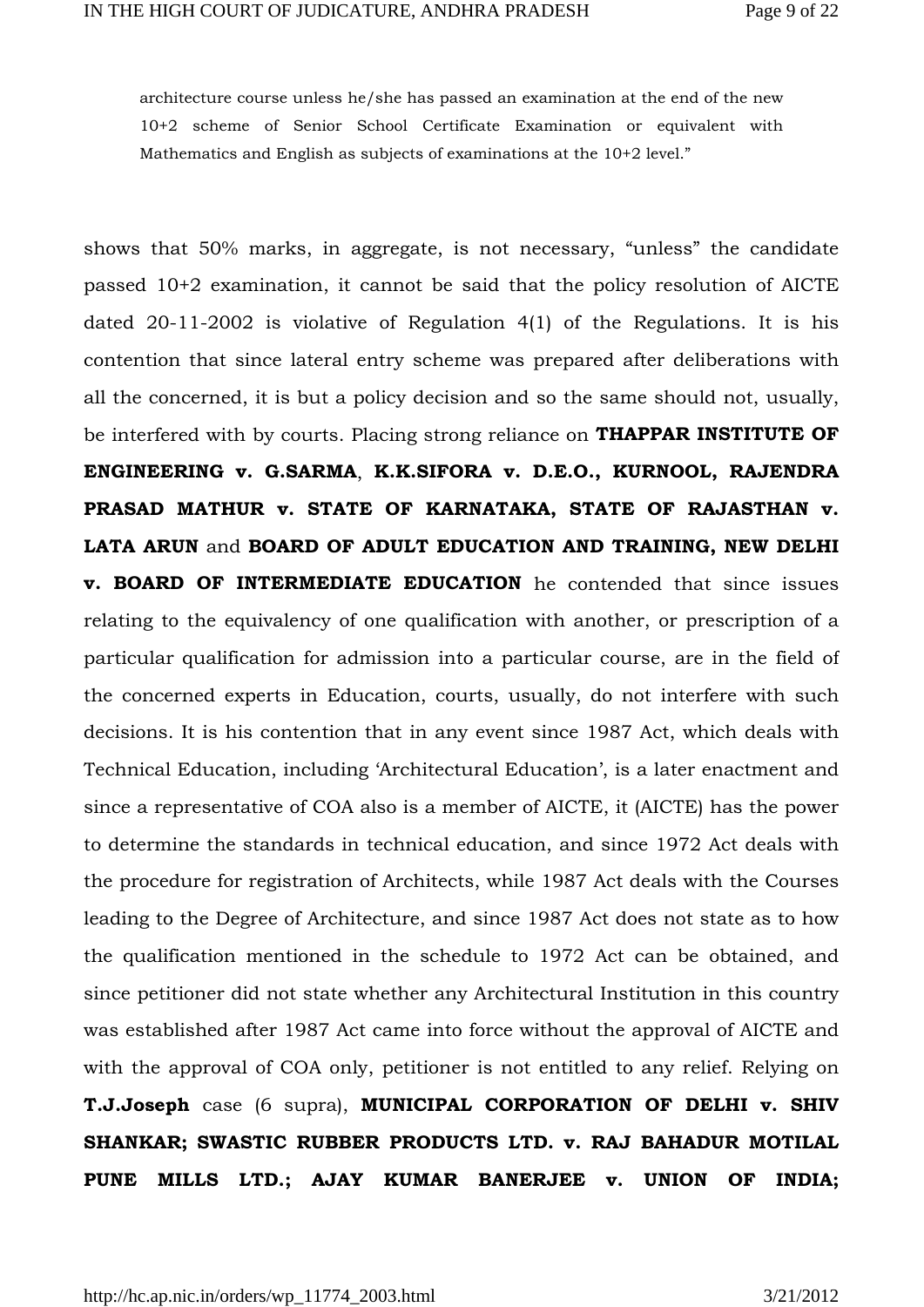**DHARANGADHARA CHEMICAL WORKS LTD. v. DHARANGADHARA MUNICIPALITY; MUNICIPAL BOARD, BARELI v. BHARAT OIL COMPANY; SYNDICATE BANK v. PRABHA D. NAIK; STATE OF TAMILNADU v. ADHYAMAN EDUCATIONAL & RESEARCH INSTITUTE** and **JAYA GOKUL EDUCATIONAL TRUST v. COMMISSIONER AND SECRETARY TO GOVERNMENT, HIGHER EDUCATION DEPARTMENT**

where it is held that in case of inconsistency between two enactments later enactment prevails, he contended that since 1987 Act exclusively deals with Technical Education, including Architectural Education, it prevails over 1972 Act and so the Regulations, if they are inconsistent with the provisions of 1987 Act or the decisions taken by the AICTE, should yield to the decisions taken by the AICTE, more so because neither 1972 Act nor the Regulations contain provisions relating to approval either of a new institution or for introduction of any new course in any institution. It is his contention that only if a particular course with a particular qualification approved by the AICTE has to be included in the schedule to 1972 Act, as one of the recognized qualifications, can the COA examine the course content and decide whether to include that course in the schedule or not, and since Bachelor of Architecture course is already included in the schedule to 1972 Act, COA ceases to have authority to deal with the course content or the procedure for grant of approvals for new courses in such institutions. In re the contention of the learned counsel for petitioner with regard to 1992 guidelines of AICTE, the contention of the learned senior counsel for AICTE is that subsequent to issuance of those guidelines, there were deliberations between the experts in the field of Education, drawn from AICTE, COA and other institutions, and those experts took a decision that Diploma holders should be provided with career enhancement opportunity by providing lateral entry and so there are no grounds to interfere with the notifications impugned.

8. The point for consideration in W.P.No.11774 of 2003 is whether AICTE can take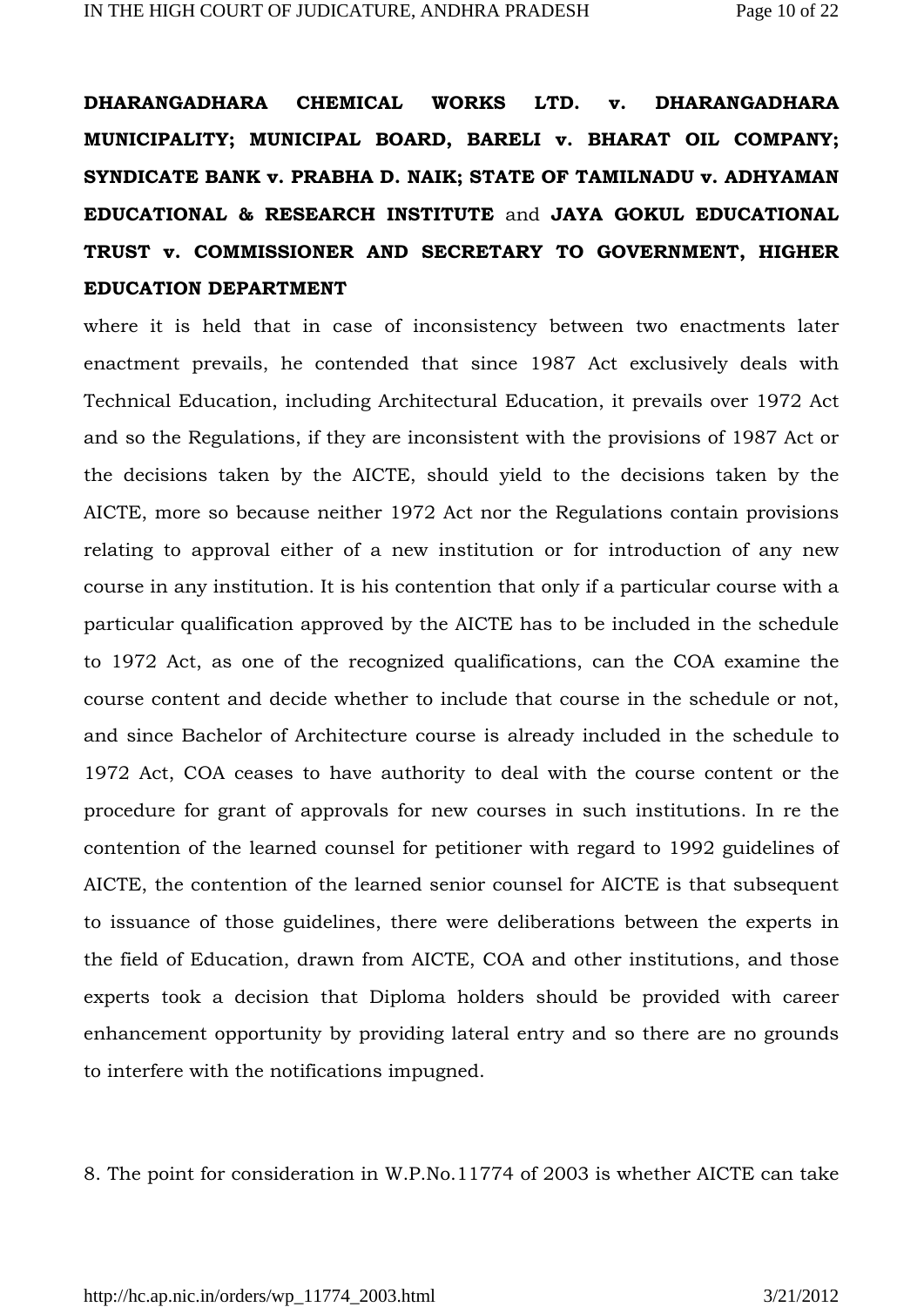policy decision relating to entry in Bachelor of Architecture course, without the concurrence of the COA?

9. Since this petition is filed challenging the advertisement dated 15-04-2003 issued by JNTU calling applications for lateral entry into Bachelor of Architecture course also as per the policy resolution of the AICTE dated 20-11-2002, the fact that some other writ petitions, between the AICTE and COA, are pending in some other High Courts, and the fact that Madras High Court, in one such writ petition, gave a direction to them to act in their own sphere, cannot be a ground for delaying disposal of this case, more so because the decisions to be rendered by the other High Courts would be with respect to the lis before them, and will have no bearing on the advertisement issued by JNTU impugned in this petition. Similarly, the fact that AICTE is intending to file a petition for transfer of all the cases pending in several High Courts, to the apex Court, and the fact that an appeal against the order of the Bombay High Court relied on by the learned counsel for the petitioner is pending before the apex Court, also are not grounds for delaying disposal of this petition, because there is no stay of hearing of this petition by the apex Court. For the above reasons, and since it is not known if AICTE would move such an application before the Apex Court or not, and since I heard the learned counsel for both sides at length, I am disposing of this petition.

10. There cannot be any dispute for the proposition that special law prevails over general law, and that the legislature, while making an enactment, makes it with a specific purpose, with knowledge of the existing laws and that special law prevails over general law and when there is no repealing provision, repeal of an existing provision cannot be inferred. So, I do not wish to refer to the various decisions relied on by the learned counsel for both sides on the above propositions.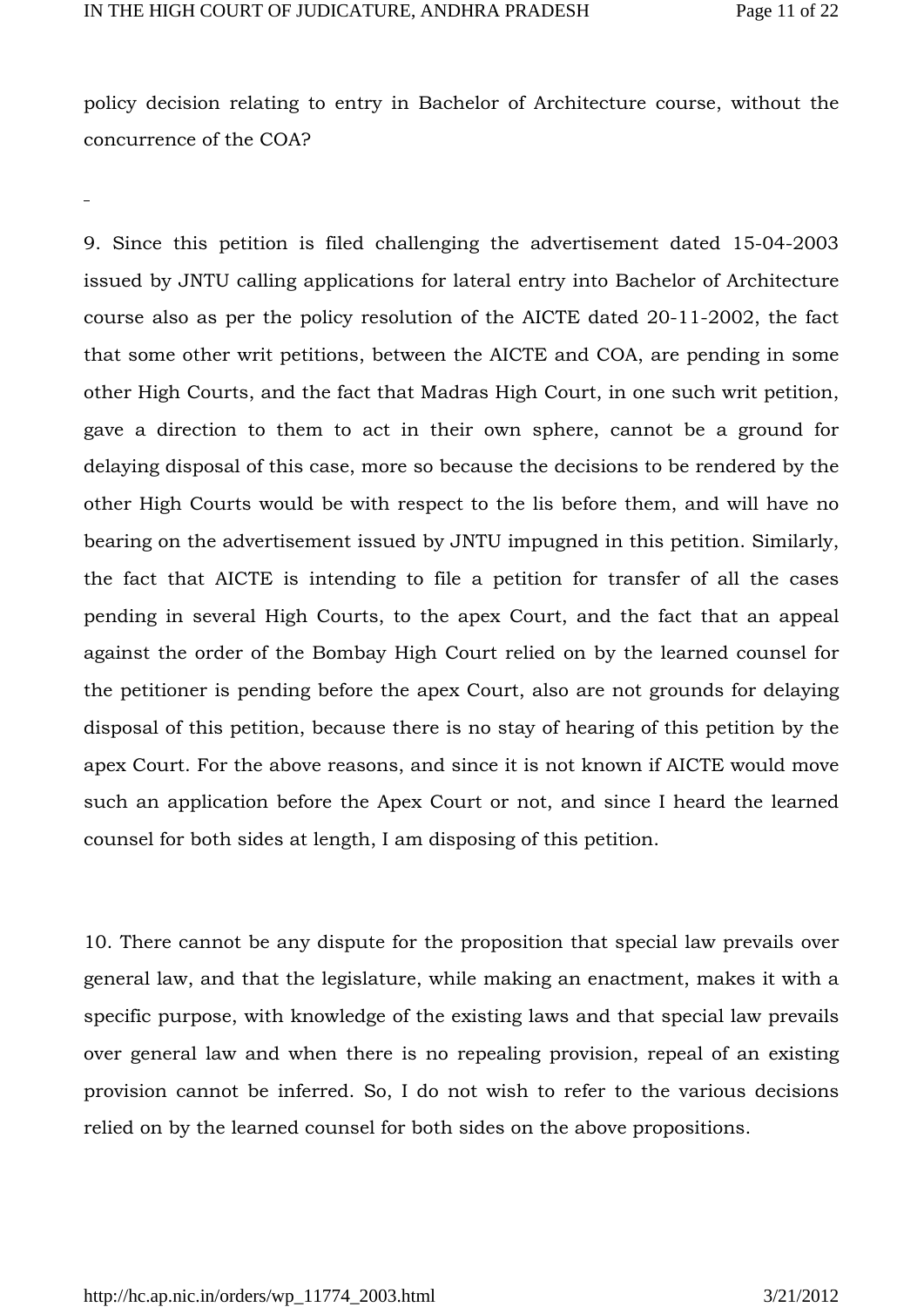11. The contention of the learned senior counsel for AICTE that since G.O.Ms.No.15 dated 15.03.2003 and G.O.Ms.No.39 dated 26.06.2003 issued by the government do not contain a provision for lateral entry, decision on the issue relating to lateral entry would be of academic interest, cannot be accepted, firstly because AICTE did not inform JNTU that it should withdraw the notification impugned in the petition on the ground that it is not in accordance with the G.Os. issued by the Government, and secondly because it, in fact, is supporting the notification issued by JNTU, though it is fully alive to the fact that the apex Court in **KURJEET SINGH** case (14 supra) relied on by him laid down that Rules not adopted by Government cannot be given effect to. So, by no stretch of imagination can it be said that the issue involved in this case is an academic issue.

12. Before considering the merits of the contentions raised by the learned counsel for the parties, I feel it relevant to refer to some of the provisions of 1972 Act and 1987 Act.

13. Section 45(1) of 1972 Act lays down that COA may, with the approval of the Central Government, make regulations, not inconsistent with the provisions of that Act or the Rules made thereunder, to carry out the purposes of that Act. Section 45(2) of 1972 Act relates to the matters with regard to which the COA can make such regulations under Section 45(1) of 1972 Act. Section 45(2)(e) of 1972 Act reads:

"the courses and periods of study and of practical training, if any, to be undertaken, the subjects of examinations and standards of proficiency therein to be obtained in any college or institution for grant of recognized qualifications."

Therefore, it is clear that "Courses and Periods of study" relating to Architecture is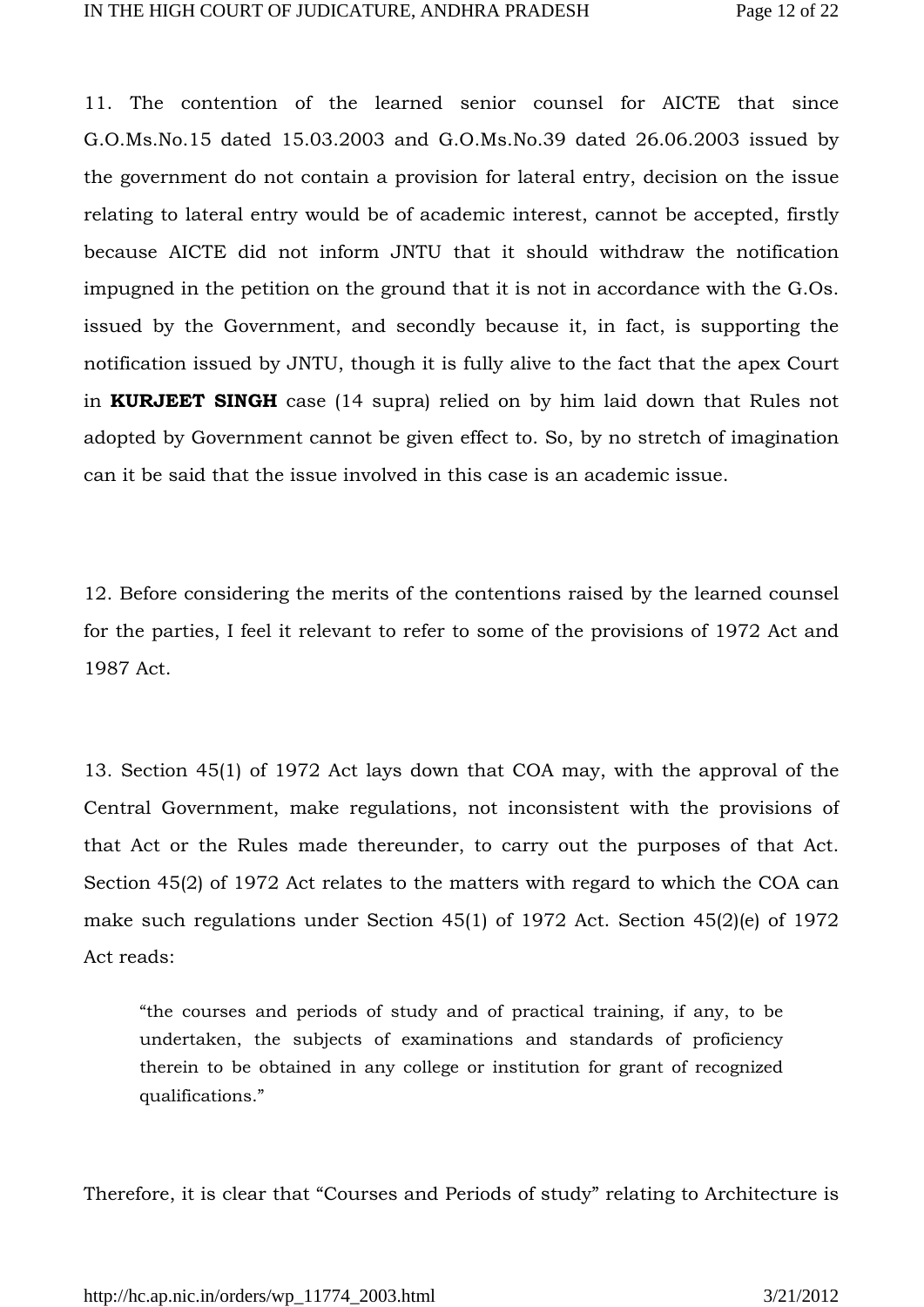within the purview of COA. So, there can be no doubt that question relating to 'lateral entry' in Bachelor of Architecture would be governed by Section 45(2)(e) of 1972 Act. By virtue of the powers vested in it by Section 45(2)(e) of 1972 Act, COA, admittedly, made the Regulations as long back as in 1983, which were published in the Gazette of India, Part-III Section 4, on 26-03-1983 and 27-08-1983 and they, admittedly, are still in force.

### 14. Para 3 and 4 of the Regulations read as under:

#### "**3. Duration and Stages of the Course**

- 1. The architecture course shall be of minimum duration of 5 academic years or 10 semesters of approximately 16 working weeks each inclusive of six months /one semester of approximately 16 working weeks of practical training after the first stage in a professional office.
- 2. The architecture course may be conducted in two stages.
- 3. The first 3 academic years / 6 semesters of approximately 16 working weeks each of the course shall be a basic standard course and shall be the first stage:

Provided that candidates admitted to the course shall complete the first stage within 5 years of admission to the course.

- 4. The second stage of the course shall be of 2 academic years / 4 semesters of approximately 16 working weeks each.
- 5. The completion of first stage shall not qualify candidates for registration under the Architects Act, 1972.

### **4. Admission to the Architecture Course**

1. No candidate, with less than 50% marks in aggregate, shall be admitted to the architecture course unless he/she has passed an examination at the end of the new 10+2 scheme of Senior School Certificate Examination or equivalent with Mathematics and English as subjects of examinations at the  $10+2$  level.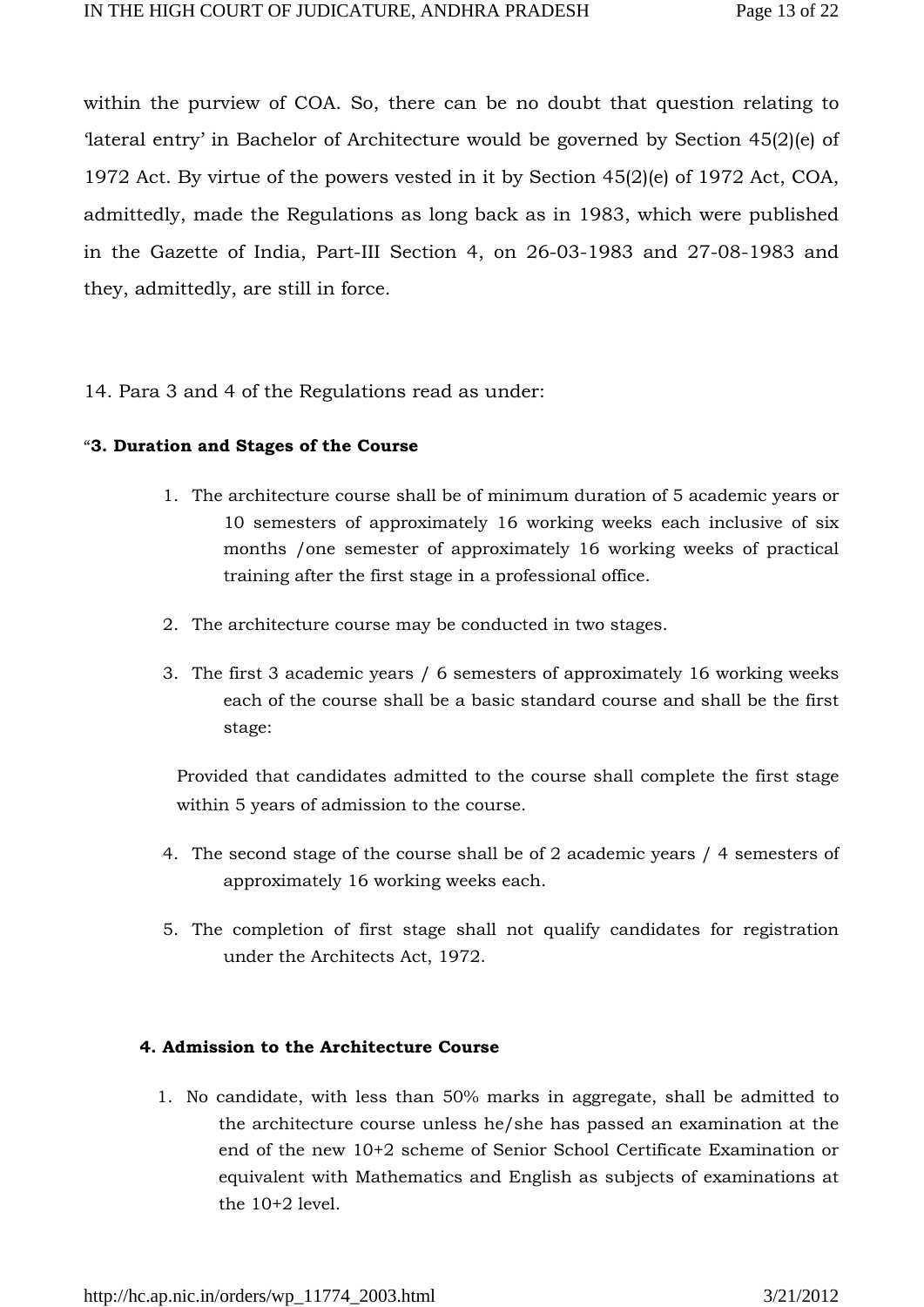- 2. Where 10+2 scheme is not introduced, candidates must have passed after 11 years schooling the Higher Secondary/pre-university/pre-engineering or equivalent examinations in the Science group of any recognized University or Board with English, Physics, Chemistry and Mathematics as compulsory subjects.
- 3. The Institutions may subject the candidates, seeking admission to the architecture course, to aptitude tests specially designed to assess the candidates aptitude;

Provided that no separate aptitude tests may be conducted where admissions are made through competitive examinations.

4. The institutions shall not give weightage of more than 50% marks for aptitude tests in the matter of admissions."

So, it is clear that lateral entry into the course of Bachelor of Architecture is not provided by the Regulations.

15. Section 10 of 1987 Act deals with the functions of the AICTE. Sub-sections (k) and (o) of Section 10 of 1987 Act read:

(k) Grant approval for starting new technical institution and for introduction of new course or programmes in consultation with the agencies concerned.

(o) Provide guidelines for admission of students to technical institutions and Universities imparting technical education.

These two provisions have to be read harmoniously. Since 'lateral entry', not provided by the Regulations, would either be a 'new course' or 'programme' in Bachelor of Architecture, AICTE has to 'consult' COA before it takes a policy decision thereon. No doubt 'Architecture' also is included in 'Technical Education'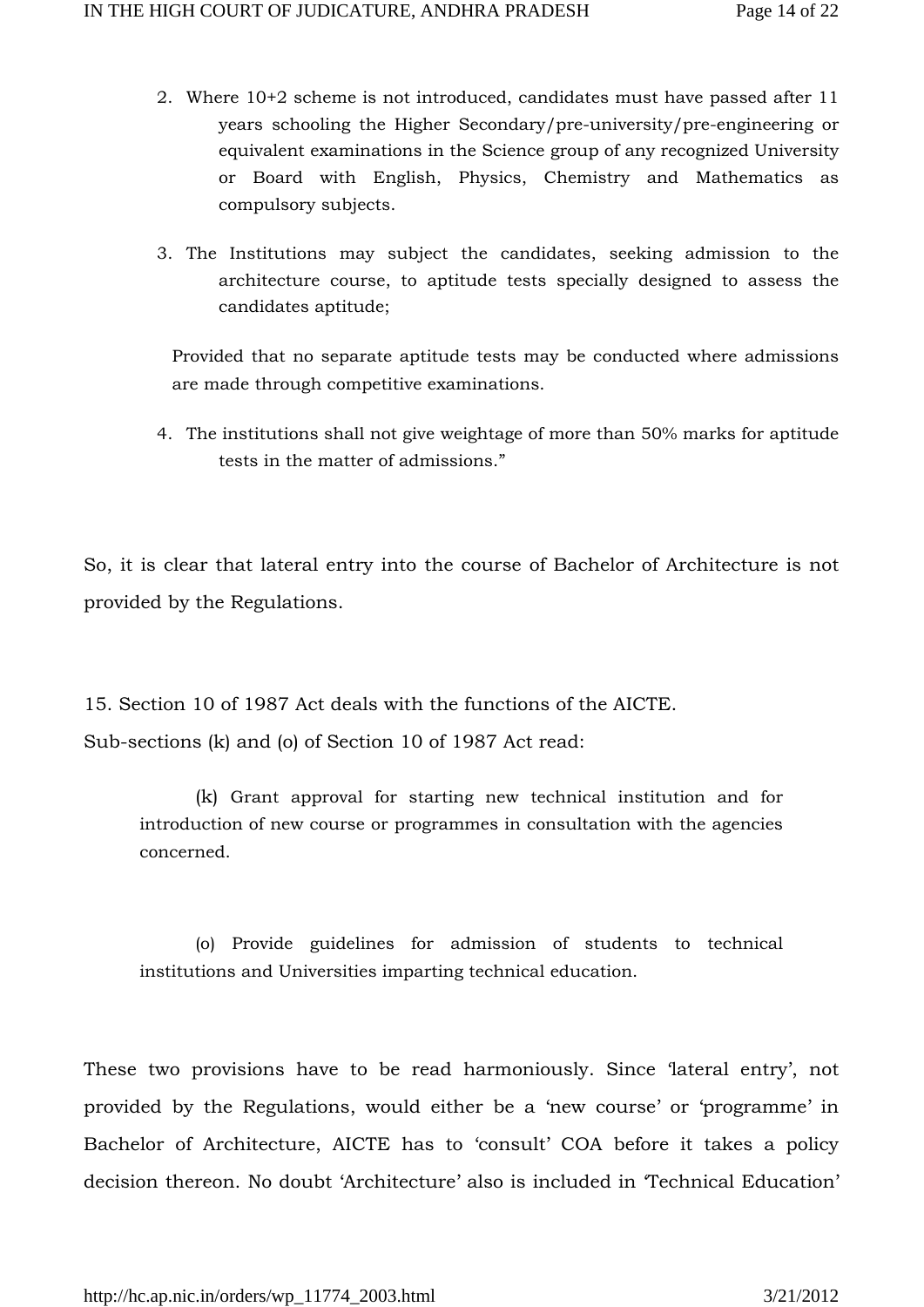defined in Section 2(g) of 1987 Act, as it reads:

"Programmes of education, research and training in engineering technology, architecture, town planning, management, pharmacy and applied arts and crafts and such other programme or areas as the Central Government may, in consultation with the Council, by notification in the Official Gazette, declare."

So, in view of Section 10(o) of 1987 Act it is clear that AICTE can give 'guidelines' for admission, but, it cannot, by itself, without reference to COA, and without 'consulting' it make Resolutions relating to lateral entry and name it as a 'policy decision' and impose the same on COA, because Section 45(2)(e) of 1972 Act and Section 10(k) of 1987 Act have to be read harmoniously. Therefore, the contention of the learned senior counsel for AICTE that COA can only examine the course content prescribed by AICTE, and take a decision whether to recognize the degree obtained by the students are as per the course content prescribed by it, without reference to COA or not, cannot be accepted, because if such a contention is to be accepted, it would certainly put the candidates of such study in jeopardy, because they study Bachelor of Architecture only to be recognized and act as Architects approved by COA, but not merely to have the degree as a suffix to their names or merely for the purpose of acquiring knowledge in architecture, and since COA, under Section 21 of 1972 Act has the exclusive power to prescribe the standards in Architecture education for granting recognition. In fact the learned senior counsel impliedly seems to have conceded such power of the COA, because his contention is that COA can examine the course content and decide whether to grant recognition or not.

16. The fact that a representative of COA is also a member of AICTE, as per Section  $3(4)(m)(vi)$  of 1987 Act, is also of no consequence for determining the alleged superiority of AICTE, because even when such member being on its Board, Section 10 of 1987 Act contemplates 'consultation' and coordination' by AICTE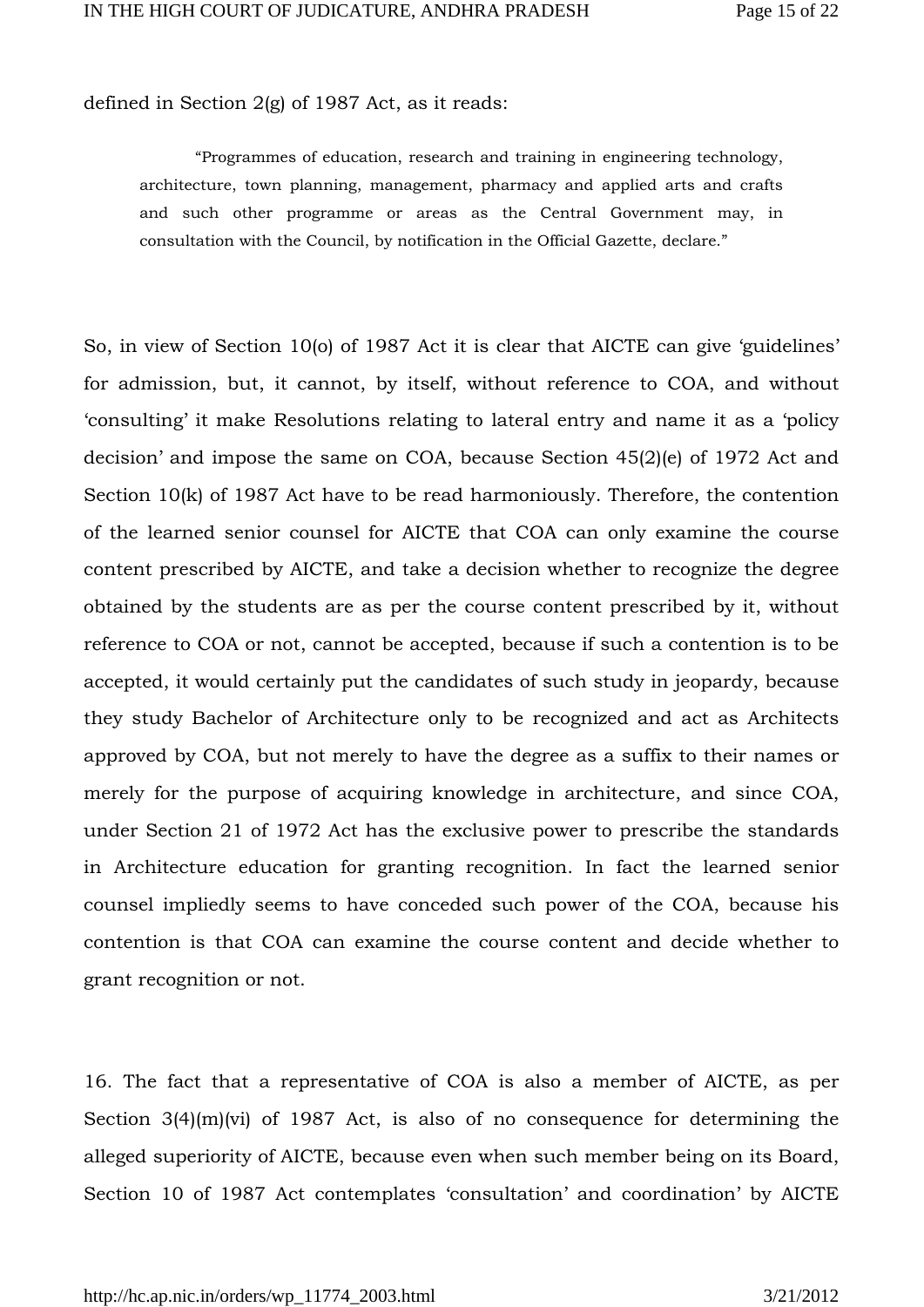with the 'concerned authorities'. If the contention of the learned senior counsel for AICTE is to be accepted it makes the later part of Section 10(k) of 1987 Act, expecting the AICTE to act in 'consultation' with the 'agencies concerned', otiose. All the above apart the fact that a 'sub-committee' was constituted with the representatives from AICTE and COA, to go into the aspect of lateral entry in Bachelor of Architecture course, also clearly shows that AICTE is fully alive to the fact that it cannot, and should not, take an independent decision on the aspect of lateral entry. Otherwise, there was no need for appointment of such subcommittee.

17. I do not find any force in the contention of the learned senior counsel for AICTE that when COA prescribed Bachelor of Architecture as a qualification for recognition of an Architect in the schedule to 1972 Act, COA ceases to have power or authority to deal with the course contents in Bachelor of Architecture Course, and that only AICTE has the power to decide the course content, because no provision in 1987 Act gives such a wide and sweeping power to AICTE, and by such an interpretation Section 45(2)(e) of 1972 Act would lose its purpose and since Section 10(k) of 1987 Act contemplates AICTE taking decisions in consultation with the 'agencies concerned', which in this case is COA. As rightly contended by the learned counsel for petitioner if the intention of the parliament, while enacting 1987 Act, was to set at naught the power vested in the COA under Section 45(2)(e) of 1972 Act, it would have stated so in 1987 Act, and since it did not do so as per the ratio in **T.J.JOSEPH** and **KEDIA LEATHER AND LIQUOR LIMITED** cases (6 and 7 supra) the contention that 1987 Act impliedly repealed the power of COA under 1972 Act and vested it in AICTE cannot be accepted.

18. Here, I feel it relevant to refer to Section 20 of 1987 Act, which reads as follows: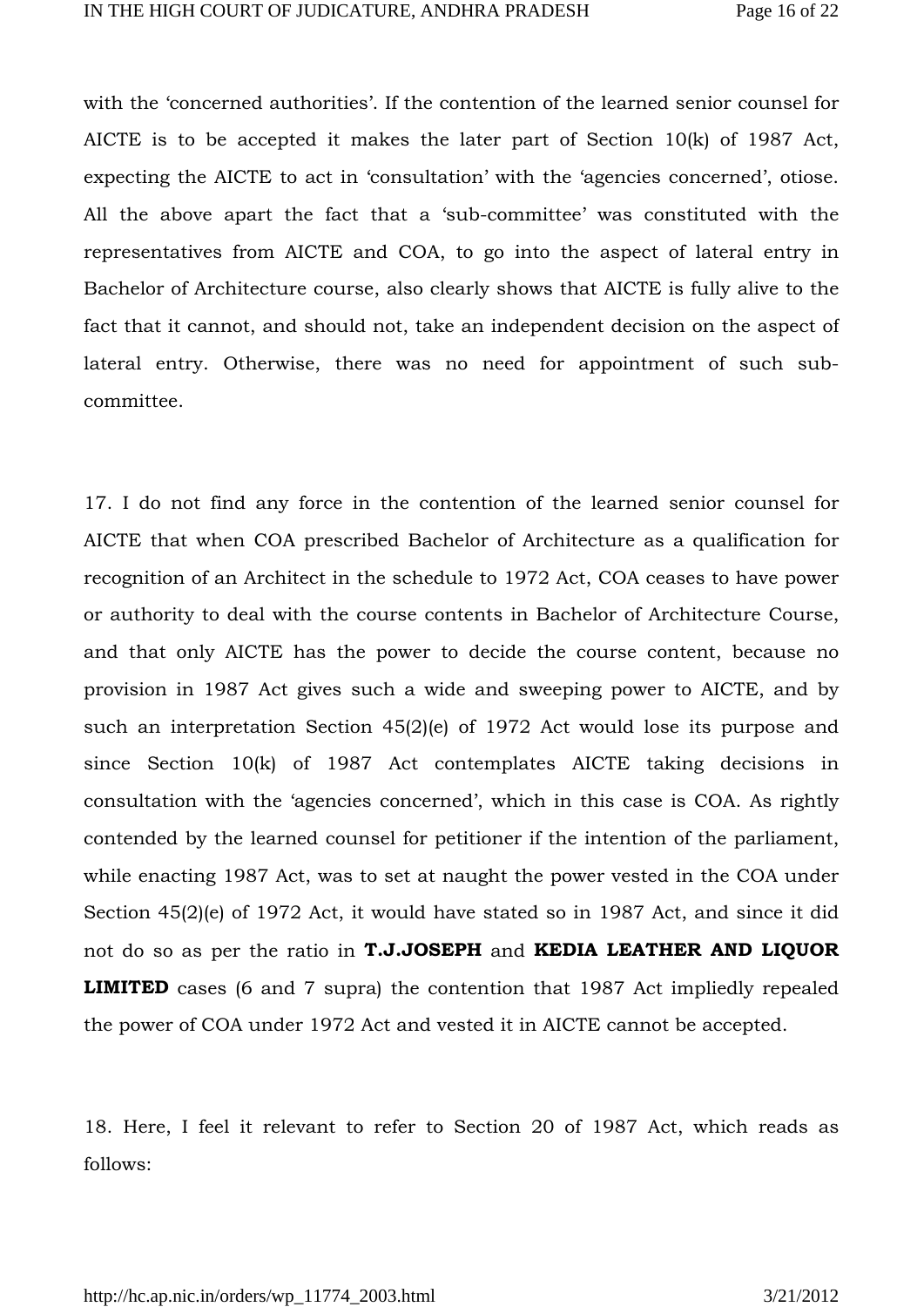"20. (1) The Council shall, in the discharge of its functions and duties under this Act, be bound by such directions on questions of policy as the Central Government may give in writing to it from time to time.

(2) The decision of the Central Government as to whether a question is one of policy or not shall be final."

In para-10 of the counter affidavit filed on behalf of AICTE it is alleged –

"The All India Council for Technical Education had placed the matter before the HRD., Ministry. The petitioner ought to have given suitable instructions to it. The matter is under consideration."

So it is clear that AICTE, which obviously moved the Government, under Section 20 of 1987 Act, even before the matter is considered by the Central Government, seems to have issued the policy Regulations dated 20-11-2002 in spite of the apex Court holding in **Supreme Court Advocates on-Record Association v. Union of**  India that 'consultation' almost amounts to concurrence or consent. Therefore, AICTE ignoring the request of COA to keep the issue relating to lateral entry in abeyance, and keeping mum on the notification issued by JNTU impugned, is improper.

19. I do not find any force in the contention of the learned senior counsel for AICTE that inasmuch as petitioner did not state if any college or Architecture was established with its (COA) approval only without the approval of AICTE, AICTE only has the power to take decisions on the courses in 'technical education', because it is not the case of AICTE that after the coming into force of 1987 Act COA ceased to have a say with regard to establishment of a new college of Architecture or a new course in the college of Architecture, or that it (AICTE) had permitted colleges of Architecture to come up and permission to introduce new courses in Architecture without consulting, or negativing the views of, COA.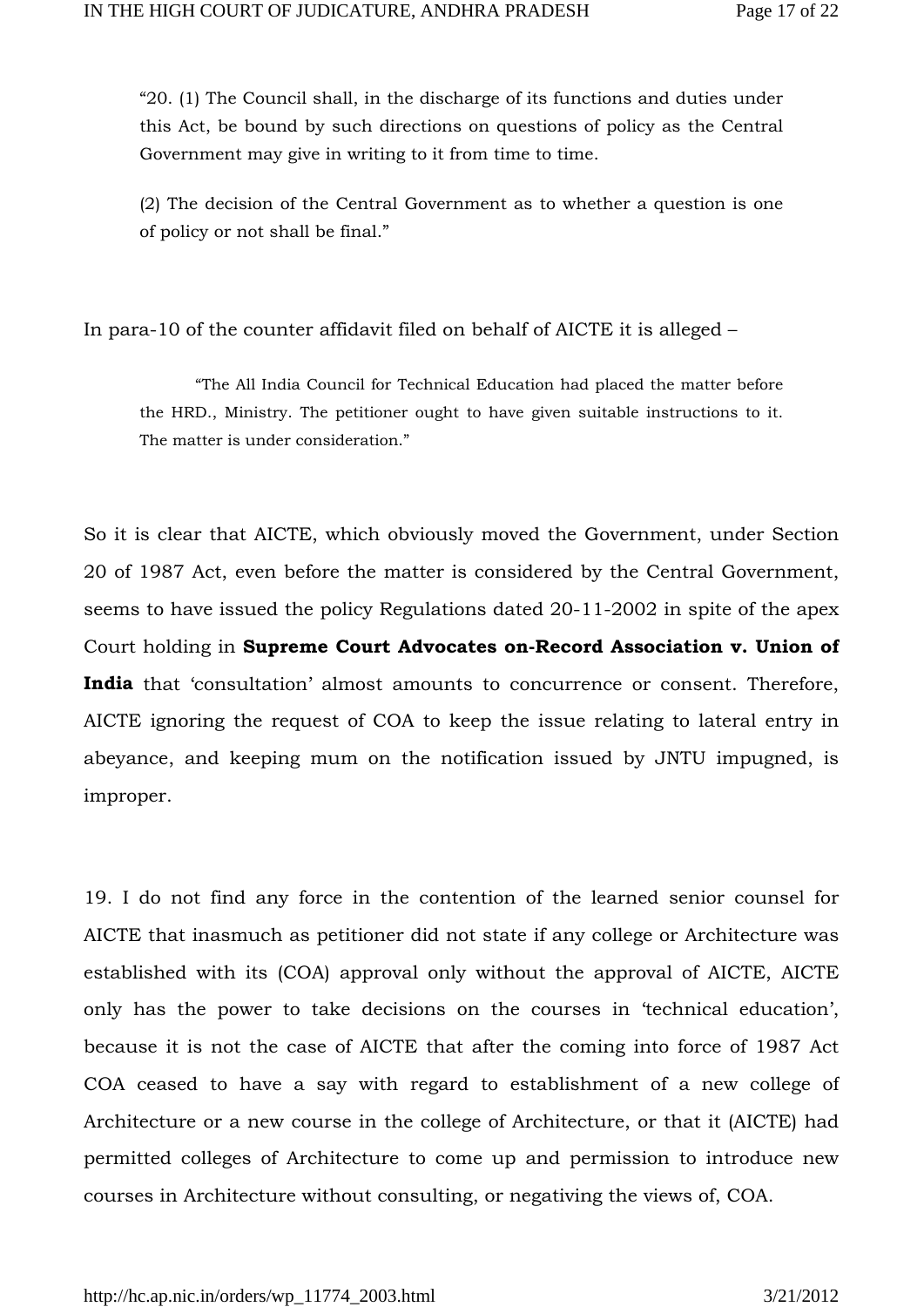20. Though the documents produced by AICTE, along with the counter affidavit filed on its behalf, show that the Sub-Committee constituted by the All India Board of Architecture for laying down the guidelines for lateral entry into the second year a Bachelor of Architecture course, took a decision to permit lateral entry into Bachelor of Architecture course, AICTE cannot act on that subcommittee report, since any report of any sub-committee has to be accepted or approved by the concerned authority which constituted it. Since the resolution of the sub-committee was not adopted or accepted by the COA and since copies of letters dated 05-02-2003 and 11-03-2003 addressed by COA to AICTE show that the said issue was discussed in the meeting of All India Board of Architectural and Town Planning Education on 12-09-2002 and that it decided to defer the issue relating to lateral entry, it is clear that at present COA is not agreeable for introduction of lateral entry into Bachelor of Architecture course.

21. I feel it unnecessary to go into the interpretation of Regulation 4 of the Regulations with regard to 50% marks at 10+2 level, raised by the learned senior counsel for AICTE for deciding this petition because I find force in the contention of learned senior counsel for AICTE, that diploma holders with 60% marks aggregate from a college of Architecture recognized by AICTE and COA, having entered that course after a pass in 10+2, being made equivalent to a pass in the first year of Bachelor of Architecture, does not amount to breach of 50% aggregate marks at 10+2 level prescribed by the Regulations, nor does it amount to reducing the course period from 5 years to 4 years, because a student who got less than 50% marks in 10+2 level, if he had improved his level during the study of Diploma Course and obtained 60% marks in Diploma in Architecture course, cannot be said to be less qualified than a student who obtained 50% marks at 10+2 level and passed first year Bachelor of Architecture course. Students, who improved and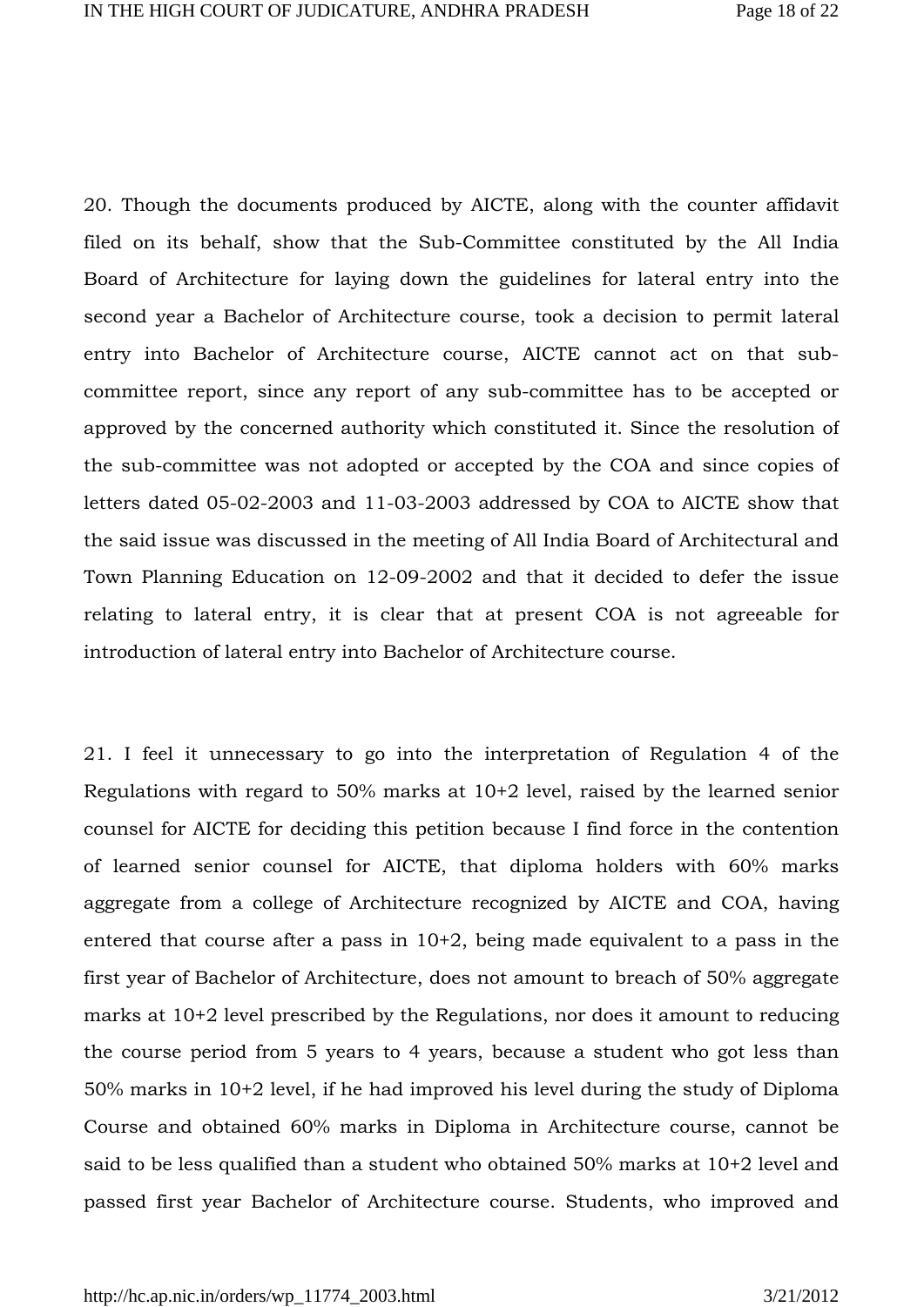obtained higher-level qualifications over a period of time, should not be denied admission into a course merely because of their obtaining lesser marks in their earlier education career, and since a candidate before joining the Bachelor of Architecture course under lateral entry scheme, would have studied the course in Architecture for 3 years for obtaining Diploma in Architecture. So, in effect his study for obtaining Bachelor of Architecture degree would be for seven years instead of 5 years, prescribed by the Regulations. Thus, there seems to be no tenable objection for the COA opposing the lateral level entry scheme. But, as held in **THAPPAR INSTITUTE OF ENGINEERING** case (15 supra), **K.K.SIFORA** case (16 supra), **RAJENDRA PRASAD MATHUR** case (17 supra), **LATA ARUN** case (18 supra) and **BOARD OF ADULT EDUCATION AND TRAINING** case (19 supra) since it is not within the purview of this Court to decide qualifications required for a course, and since it is for the experts in education only to decide the same, COA would do better to reconsider the issue and take a decision relating to lateral entry with an open mind.

22. It is unnecessary to go into the questions of the MOU between AICTE and COA and its termination by the AICTE, for disposal of this case because, as stated earlier, both COA and AICTE have to act in coordination as per Section 10 of 1987 Act. Both the bodies should know that none of them is superior to the other. Apparently there seems to be some differences of opinion between the authorities managing the said institutions. They seem to be harbouring a feeling that their body is superior to the other body, forgetting that they are to act in 'coordination' but not a 'confrontation' with each other, thereby putting the aspirants of lateral entry to jeopardy.

23. In view of the conclusion arrived at by me I feel it unnecessary to refer to all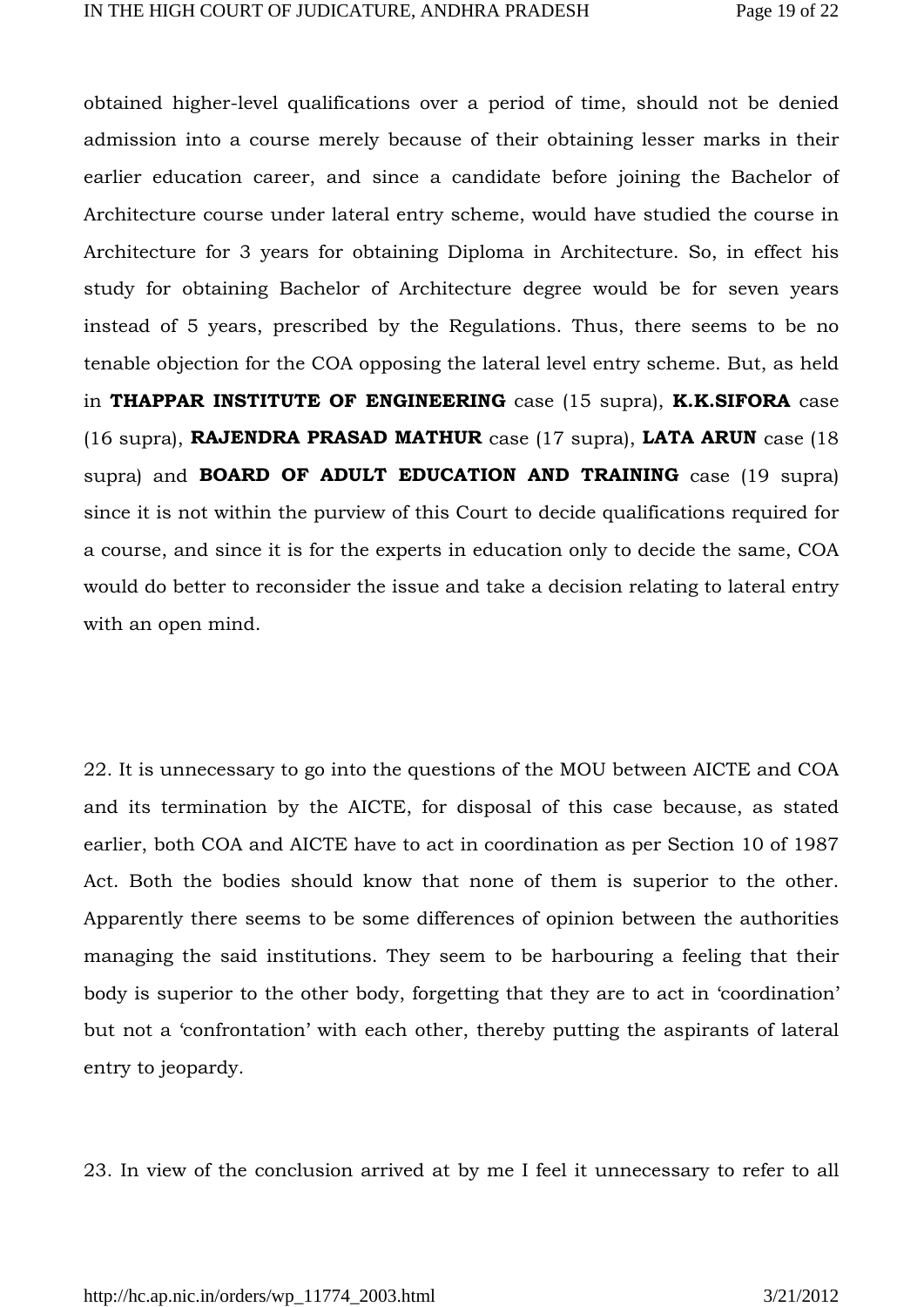the other decisions relied on by the learned counsel for the parties, in detail.

24. For the above reasons, I hold that AICTE cannot, without the concurrence of COA introduce any new course, scheme or programme which amounts to tinkering with the Regulations, and so the lateral entry scheme prepared by the respondents is liable to be and hence is quashed.

#### **W.P.No.14245 of 2004**:

25. I am unable to agree with the contention of the learned counsel for petitioner that only AICTE, but none else, can return an application for sanction of additional course, etc. because it is well known that all the applications sent to AICTE have to be scrutinized by the staff and officers concerned, to find out if all the requirements laid down for entertaining the application are satisfied or not, and since only valid applications will have to be placed before AICTE for its consideration. Since the fault, in this case, lay with the Government, neither the officer who returned the application of the petitioner, nor the AICTE can be found fault with.

26. Since the petitioner applied for additional course only, and since Government and COA have no objection therefor, I deem it fit to direct AICTE to consider the application of the petitioner for starting the new course sought to be introduced by the petitioner. So, petition can be ordered accordingly.

27. In view of the above, both W.P.Nos.11774 of 2003 and 14245 of 2004 are allowed. Advertisement dated 15-04-2003 issued by the first respondent calling for applications for lateral entry is quashed. AICTE is directed to consider the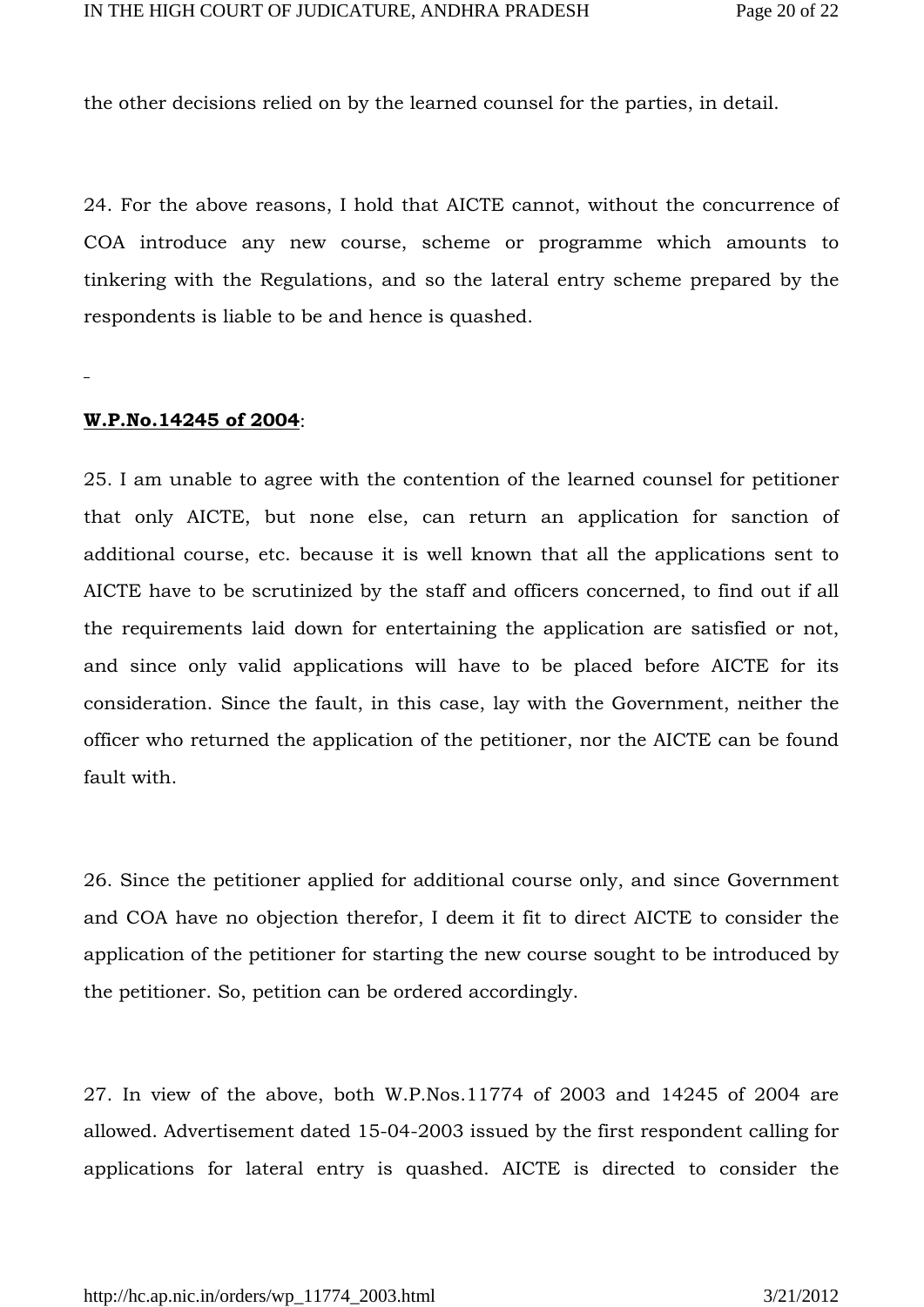application of the petitioner in W.P.No.14245 of 2004 and pass appropriate orders on merits on the said application on the basis that both COA and government have no objection for starting of the new course sought by the petitioner. Parties in both the petitions are directed to bear their own costs.

# **C.Y. SOMAYAJULU, J**

\_\_\_\_\_\_\_\_\_\_\_\_\_\_\_\_\_\_\_\_\_\_

Date: 12--07--2005

Cvrk

# THAT RULE NISI HAS BEEN MADE ABSOLUTE AS ABOVE.

WITNESS THE HON'BLE SRI BILAL NAZKI, THE ACTING CHIEF JUSTICE ON THIS TUESDAY THE TWELFTH DAY OF JULY, TWO THOUSAND AND FIVE.

REGISTRAR